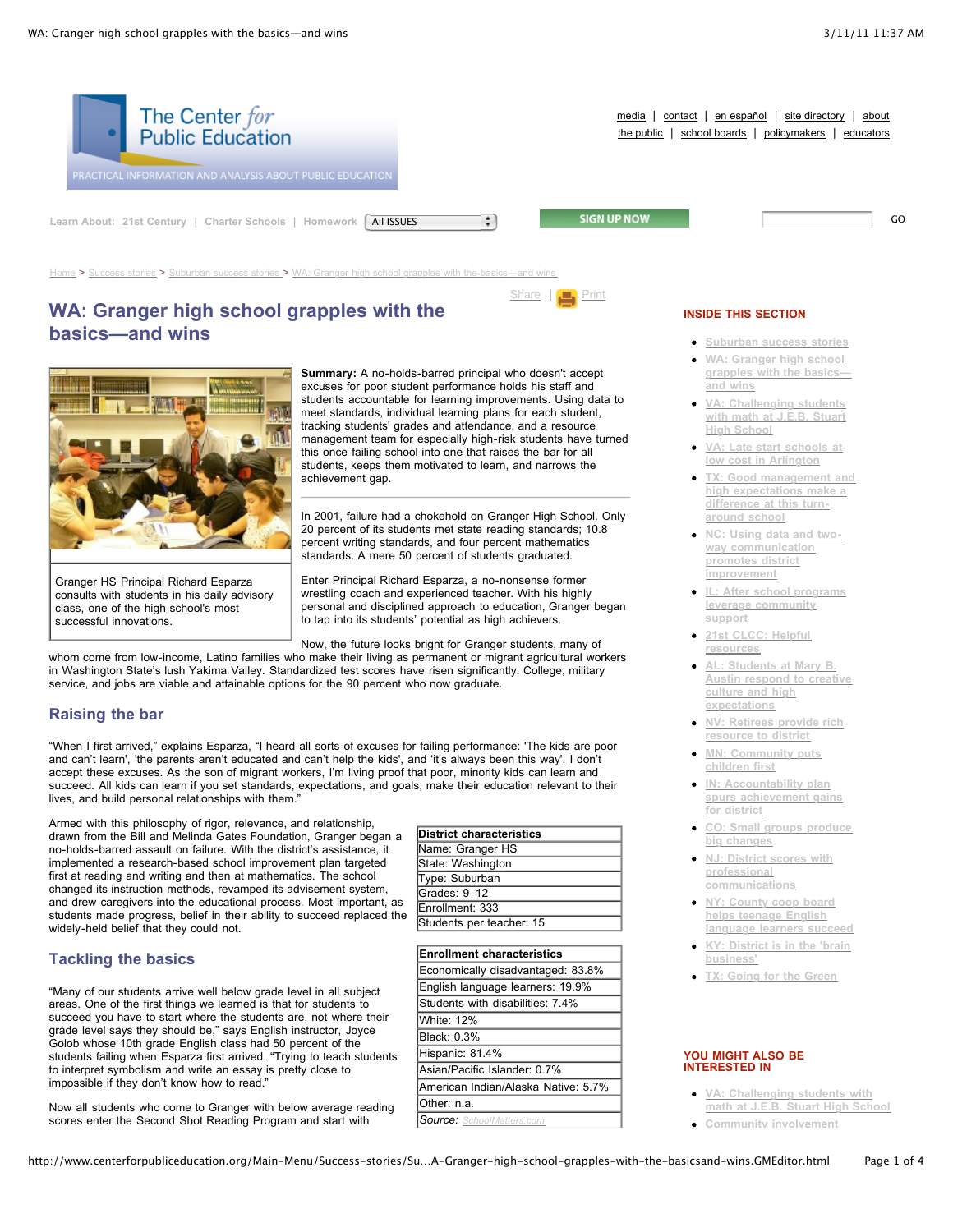material as basic as The Little Engine That Could if necessary.

Students who arrive with little or no English (some come directly from Mexico and other Spanish-speaking countries) receive extra assistance from bilingual paraprofessionals and spend additional time on English language skills. By integrating reading throughout all subjects, constantly testing students' skills to measure improvement, and focusing on topics of interest to students, the percentage of sophomore students passing the Washington Assessment of Student Learning (WASL) has steadily improved each year. In 2006, 80 percent met or exceeded state reading standards, and 74 percent met or exceeded state writing standards.

A new mathematics program makes math come alive for students. "Yesterday's Food is Walking and Talking Today" (the food module), for example, focuses on calories and food intake. "Burning nuts in the science lab to see how many calories are released really brings home the meaning of a calorie. Students start to understand just how much energy you expend, whether you're sitting still or doing martial arts. We also relate this information to diet and health issues that concern students, which makes it relevant to their daily life," says Mathematics Instructor Tony Barcenas.

Every Monday through Thursday, in the first, second, and fourth periods, all students spend ten minutes tackling "The Problem of the Period," a mathematics problem in the WASL format. Classroom teachers relay the students' solutions to the mathematics teachers who review the problems again in mathematics class. Students who are falling behind or who did not pass the WASL in math the first time enroll in a six-week summer mathematics program. Recently, 39 percent of the 10th graders passed the WASL in mathematics and the school anticipates higher results on the next round.

#### **No sliding by**

Accountability is a key operating principle at Granger High School. Esparza says, "We're preparing students for the real world where people are held accountable. Internally- and externally-set standards like those of WASL and No Child Left Behind help hold schools and students accountable. To meet standards, however, you always have to know whether you're winning or losing. Students can be successful academically if you track their attendance, track their grades, and help them establish a career goal."

To this end, each student has an individual learning plan developed as a freshman plus a portfolio with course grades, credits earned, credits needed to graduate, career goals, and materials illustrating their accomplishments. All students also know their WASL reading, writing, and mathematics scores. Students in all subject areas are given the opportunity to test and re-test until they pass an examination. There is, however, no social promotion to the next grade, and no one graduates without meeting the credit and grade requirements. Students with an unexcused absence must make up the time before or after school, usually in study sessions.

Jessica Carpenter, a junior, says, "Everyone knows that if you get below a 'C' in any subject that you'll need to come in early or stay late to work on raising your grade. I play volleyball and basketball. I know if I get an "F," I won't be able to participate in the sports I enjoy. It's a tough, but good, system for keeping you focused on what's important." Jessica admits that the \$420,000 in fake \$20 bills that Esparza keeps by his desk to show students how much more money they will earn over their lifetime with a high school diploma also keeps her and other students motivated.

## **Adding the personal touch**

Granger also revamped its advisement system to make a more personal connection among staff, students, and caregivers. "No coach would ever say, 'I can coach 400 kids at one time' so why do we expect one school counselor to be able to handle that many students? Teachers can't give that much individual attention to the 150-180 students in their weekly classes. But every professional staff member, including myself, can effectively advise 18-20 students," maintains Esparza.

The system operates on a four-year cycle so that teacher/advisors who are mentoring graduating seniors assume responsibility for a new group of 20 entering freshman at the end of the spring semester. Joyce Golob, English instructor, says, "We meet with our new advisees—eighth graders from the Granger Middle School—and their caregivers so that our expectations and requirements won't be a surprise to them. As advisors, we act like a second set of parents. We keep students on course academically and reach out to caregivers and other instructors when there's progress or a problem."

According to parent and Central School District administrator, Margarita Lopez, the personal approach makes a difference: "Before my son entered the ninth grade, he received a special welcome to the high school via postcard from his teacher/advisor who was spending the summer in Japan. My son's whole attitude about attending high school changed from one of lukewarm interest to eagerness to start his freshman year because he felt the teacher/advisor was personally interested in him."

Advisement is an integral part of the curriculum with advising classes on Monday, Tuesdays, Thursdays, and Fridays. Each one focuses on a particular content: Reading, mathematics, homework, portfolio development, or a special subject matter, such as effective study skills. Experience shows that the classes work best when they are balanced by gender and with students ranging from low to high reading ability so those who are succeeding can motivate and help others.

Jessica Carpenter, who plans to be a lawyer, says: "The advising classes are one of the best parts of school. We get reinforcement in WASL subjects. We can do homework and get help from other students or our teachers. We also have time to work on our portfolio. When we're ready to apply to college, we have examples of our work on hand."

#### **Creating a safety net**

Many Granger students are also wrestling with the social, family, and health issues associated with poverty.

- **Community [involvement](http://www.centerforpubliceducation.org/Main-Menu/Success-stories/Community/default.aspx) MD: [Learning](http://www.centerforpubliceducation.org/Main-Menu/Success-stories/Community/MD-Learning-what-counts.html) what counts**
- $\bullet$ **AK: 40 [Developmentl](http://www.centerforpubliceducation.org/Main-Menu/Success-stories/Community/AK-Developmental-Assets-a-framework-for-supporting-children-and-communities.html) Assets-a framework for supporting children and communities**
- **AK: To foster [community](http://www.centerforpubliceducation.org/Main-Menu/Success-stories/Community/AK-To-foster-community-support-add-ICE.html) support, add ICE**

**Pre-Kindergarten** Investing in high-quality prekindergarten education yields benefits for kids, school, and communities. [Read](http://www.centerforpubliceducation.org/Main-Menu/Pre-kindergarten/default.aspx) More

**All in Favor** Why is it important to vote in local school board elections and questions you should ask about candidates. [Read](http://www.centerforpubliceducation.org/Mini-Sites/All-in-Favor/default.aspx) More

**Data First**

The right questions to ask for a full picture of the quality of your schools. [Read](http://www.data-first.org/) More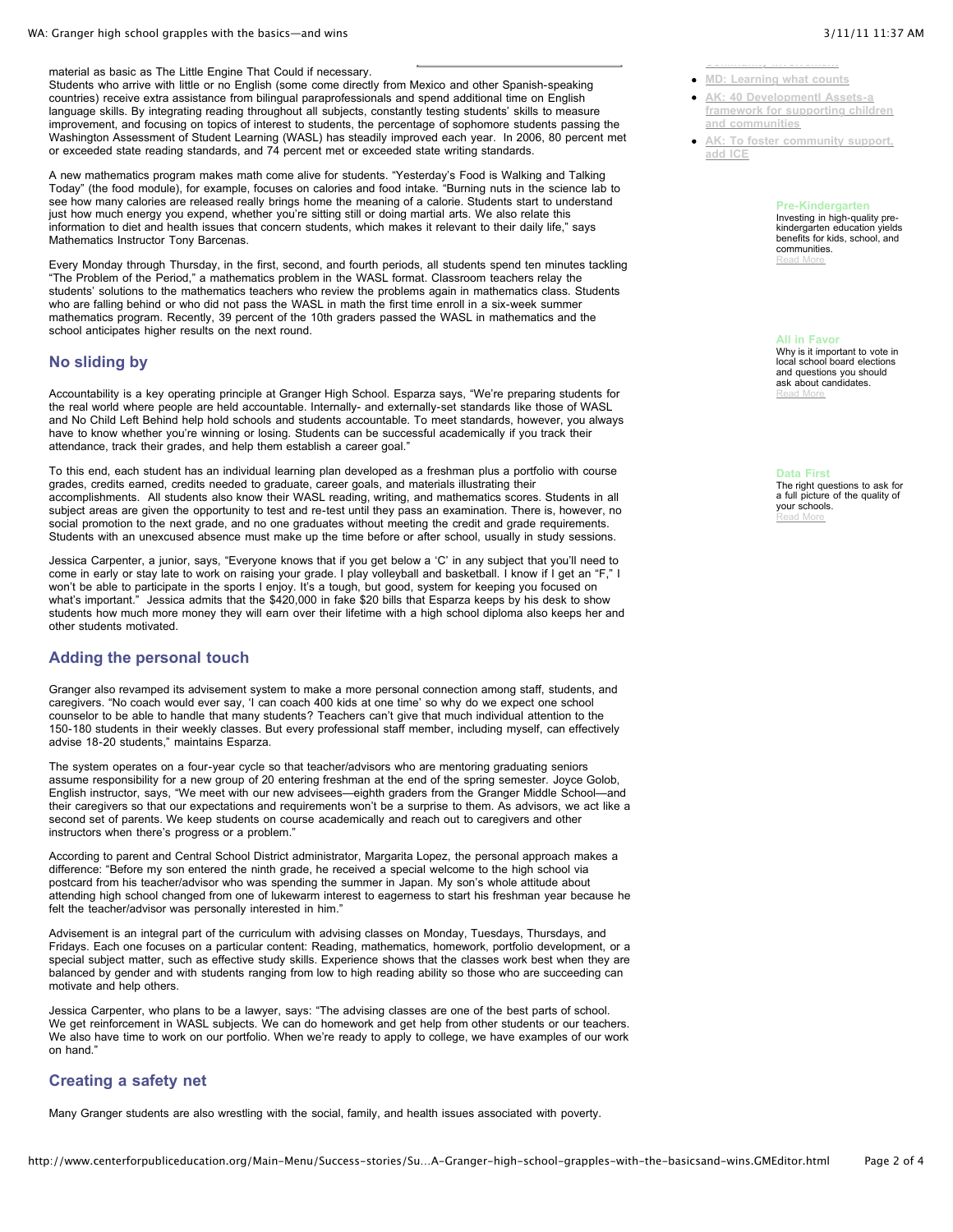When expertise beyond the advisement system is needed, Jerry Castilleja, the intervention and student assistance specialist, steps in. On any given day, he may counsel a student about girlfriend or boyfriend problems, resolve a problem with the police, or facilitate a difficult conversation between a caregiver and a student.

Castilleja says: "If students have problems at home or with mental health, drug or alcohol abuse, or legal problems, they can't focus or do well in school. I find professional help for students in trouble, try to get the problem resolved, and help them get them back on track academically. We do everything possible to help our students succeed."

To keep especially high-risk students from falling between the cracks, the Granger Resource Management team —the school intervention specialist, academic counselor, a teacher/advisor, the migrant home visitor, the alternative high school principal (for students who have credit deficits or special issues) and often the principal meets weekly to assess students' problems and see what types of additional academic and non-academic interventions are needed to help them.

#### **Reinforcing the student-caregiver-teacher connection**

Granger High School believes that all parents or caregivers, whether or not they are formally educated, need to participate in the educational system. Twice a year, students lead conferences with parents/caregivers and teachers about their grades, credits, requirements for graduation, portfolio, career goals, and similar topics. Golob notes that the conferences are much more meaningful and productive now that the previously missing ingredient —the student—has been added to the conversation.

Although the conferences are mandatory, students place a high value on them and ensure that their caregivers participate. The conferences are also great motivators for students. As Carpenter notes, "You want to do well and keep your grades up. No one wants to explain why they aren't doing well."

Because many parents or caregivers work long hours, teacher/advisors make themselves available during an extended day at school on conference days. They meet with students and caregivers wherever and whenever possible—even during intermission at football games. For the third year in a row, there has been 100 percent attendance by caregivers, a far cry from the 10 percent participation rate in 2001.

### **Looking to the future**

Granger High School isn't resting on its laurels. It has just introduced a job shadowing program with the Yakima Chamber of Commerce to help students explore possible careers and to set their sights on what Esparza calls the high road in life—excellent jobs with full benefits.

As far as meeting standards goes, Esparza aims high: "We're making good progress, although we have a way to go in math and science. We won't be happy until 100 percent of our students are able to meet the WASL standards and graduate. Our biggest challenge then will be to maintain that 100 percent level of success."

#### **Lessons learned**

- Identify key problems, but don't try to tackle everything at once. When a system is in crisis, it is tempting to try to solve all problems simultaneously. Charting a course of action that focuses on the most basic issues first works better than a shot-gun approach that scatters your attention.
- Develop your vision and stick to it, but understand that your plan is a work in progress. Strive for better academic results each year and keep searching for what methods and strategies work best for students, parents or caregivers, and staff.
- Build accountability into the system at all levels—students, parents or caregivers, staff—so that everyone has responsibility for and a role in students' success.
- Develop and hire staff members who share the same positive vision for the students. Finding the right staff to implement the vision and goals can take time, but it is essential that teachers believe that students can be high achievers. "Poor minority students have been told so often that they are failures that everyone begins to believe it—students, parents or caregivers, staff, the community. You have to believe in students in order for them to believe in themselves," says Esparza.
- Invest in your staff and reward them for their time. When the role of teacher/adviser and advisement classes was introduced, Granger hired an instructional facilitator to help teachers with the advisement class preparation. Teachers regularly attend professional development conferences to hone their skills and are compensated for hours worked beyond regular school hours.
- Celebrate all successes. "When you are replacing a cycle of failure with success, it's important to celebrate every time you move forward, no matter how small the step forward," says Esparza. "You can tell students constantly that they can succeed, but first they need to experience it and also learn how to take joy in it."

# **Contact**

Richard Esparza Principal Phone: 509-854-1115 E-mail: [esparzar@gsd.wednet.edu](mailto:esparzar@gsd.wednet.edu)

This story was written by Susan H. Stafford, Ph.D. Stafford, a freelance writer and anthropologist from Alexandria, Va., is the author of *Community College: Is It Right for You?*, published in June 2006.

**Posted:** January 8, 2007